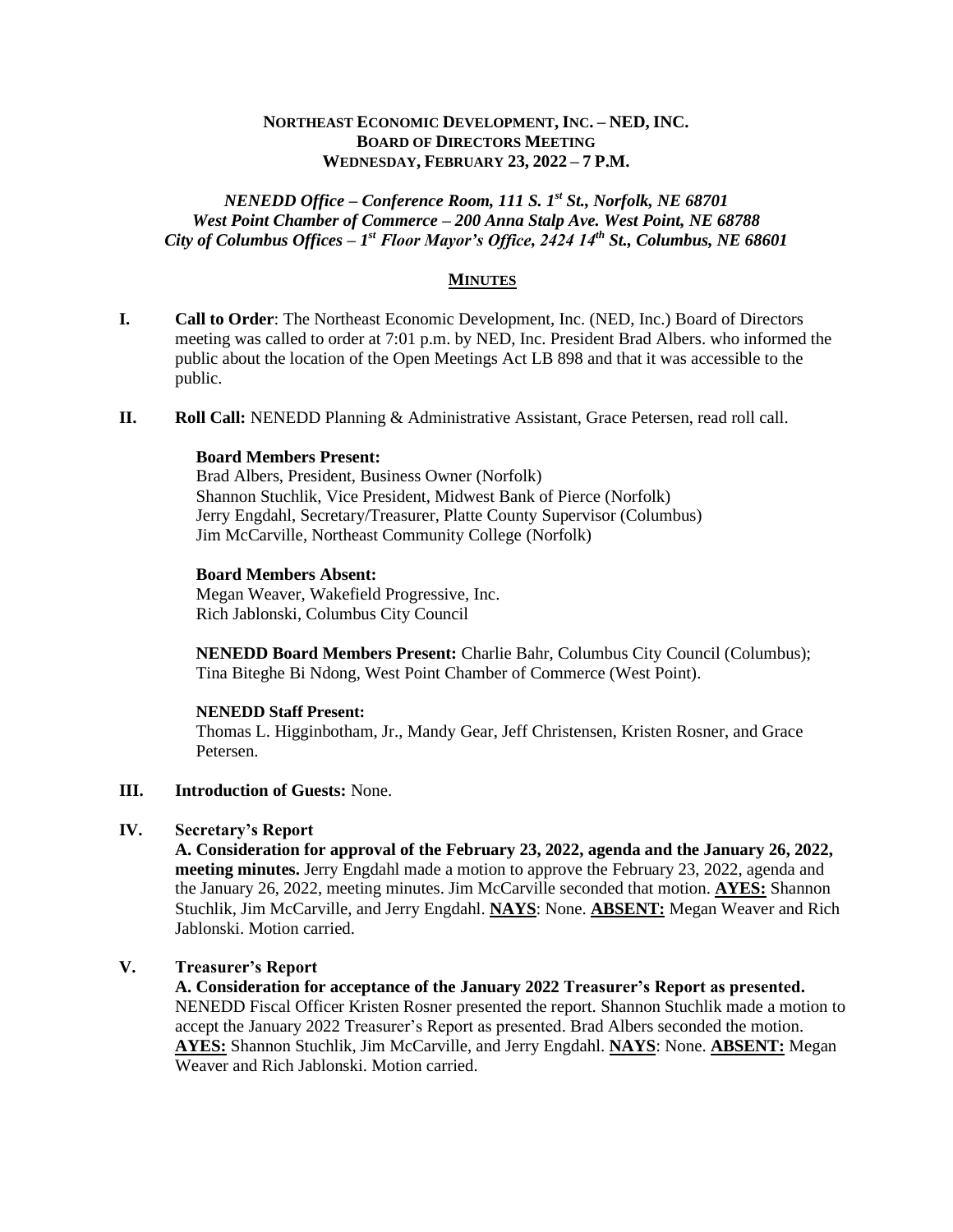### **VI. Action Items**

**A. Consideration to approve accepting \$125,000 CDBG RLF funds from Knox County for a loan to Jhett and Morgan Avery, d/b/a Avery Welding near Verdigre.** NENEDD Business Loan Specialist Jeff Christensen presented. Jhett and Morgan Avery are planning the purchase of a building at 88182 Highway 14 near Verdigre to expand their welding business. It was formerly a welding shop called Zimmetal and Welding. The 72-foot-by-144-foot building sits on 4.20 acres next to the Verdigre Sale Barn on Highway 14. There is no equipment with the purchase and no renovation is needed. Jhett provides portable welding services, cattle equipment manufacturing, and repair shop. The total project costs are estimated to be \$316,000. Knox County will lend \$125,000 for this project. These funds will be sub-granted to NED, Inc. as a Non-Proftt Development Organization (NDO), who will in turn lend the \$125,000 to Jhett and Morgan Avery for this project. The \$125,000 NDO loan will also have a 20-year term at 4.50% (fixed). Payments will be made to NED, Inc. This is the process approved by the Nebraska Department of Economic Development (DED) to de-federalize CDBG funds in our local communities. NED, Inc. will file a subordinate deed of trust on the business real estate being purchased at 88182 Highway 14, Verdigre, have a subordinate UCC lien on the business personal property at Avery Welding, and require a life insurance assignment from Jhett for the amount of the loan for the life of the loan. NED, Inc. will also file a deed of trust on the Avery's 14-acre farm/rental property in Antelope County. Jim McCarville made a motion to approve accepting \$125,000 CDBG RLF funds from Knox County for a loan to Jhett and Morgan Avery, d/b/a Avery Welding near Verdigre. Jerry Engdahl econded the motion. **AYES:** Shannon Stuchlik, Jim McCarville, and Jerry Engdahl. **NAYS**: None. **ABSENT:** Megan Weaver and Rich Jablonski. Motion carried.

**B. Consideration to approve a \$114,515 loan to Nihira-SAN, LLC d/b/a NoFo Pizza & Café – Norfolk.** NENEDD Business Specialist Jeff Christensen presented. Caleb Nihira and his wife, Jody Gibson, are planning to open NoFo Pizza and Café at 501 W. Norfolk Ave. in downtown Norfolk. Project costs are for renovation and equipment purchase. NoFo will be a one-of-a-kind casual dining bakery, pizzeria, and all-day café specializing in handcrafted pizzas, breads, pastries, deli sandwiches, and a small menu of items produced using locally-sourced organic products whenever possible. The total project costs are estimated to be \$286,288. NED, Inc. will lend \$114,515 to Nihira-SAN, LLC to purchase equipment and for renovation to a building to start NoFo Pizza & Café in downtown Norfolk. This loan will have a term of 10 years at an interest rate of 4.50% (fixed). NED, Inc. will file a UCC lien (subordinate to the bank) on all business assets of Nihira-SAN, LLC, d/b/a North Fork Bread Co. and NoFo Pizza and Café. NED, Inc. will require a personal guaranty from Caleb Nihira and his wife, Jody Gibson, and life insurance assignment from Caleb Nihira for the amount of the loan for the life of the loan. NED, Inc. will also file a subordinate deed of trust on their residence in Stanton. Shannon Stuchlik made a motion to approve a \$114,515 loan to Nihira-SAN, LLC d/b/a NoFo Pizza & Café - Norfolk. Jim McCarville seconded that motion. **AYES:** Shannon Stuchlik, Jim McCarville, and Jerry Engdahl. **NAYS**: None. **ABSENT:** Megan Weaver and Rich Jablonski. Motion carried.

**C. Recommendation to approve direct homebuyer assistance applicant #101720.** NENEDD Housing Loan Specialist Mandy Gear presented. NENEDD staff have reviewed the application and are recommending approval for direct homebuyer assistance in the amount of \$30,000 for applicant #101720. This is a 0% Deferred Interest Loan, due upon transfer of title. Shannon Stuchlik made a motion to approve direct homebuyer assistance applicant #101720. Jim McCarville seconded that motion. **AYES:** Shannon Stuchlik, Jim McCarville, and Jerry Engdahl. **NAYS**: None. **ABSENT:** Megan Weaver and Rich Jablonski. Motion carried.